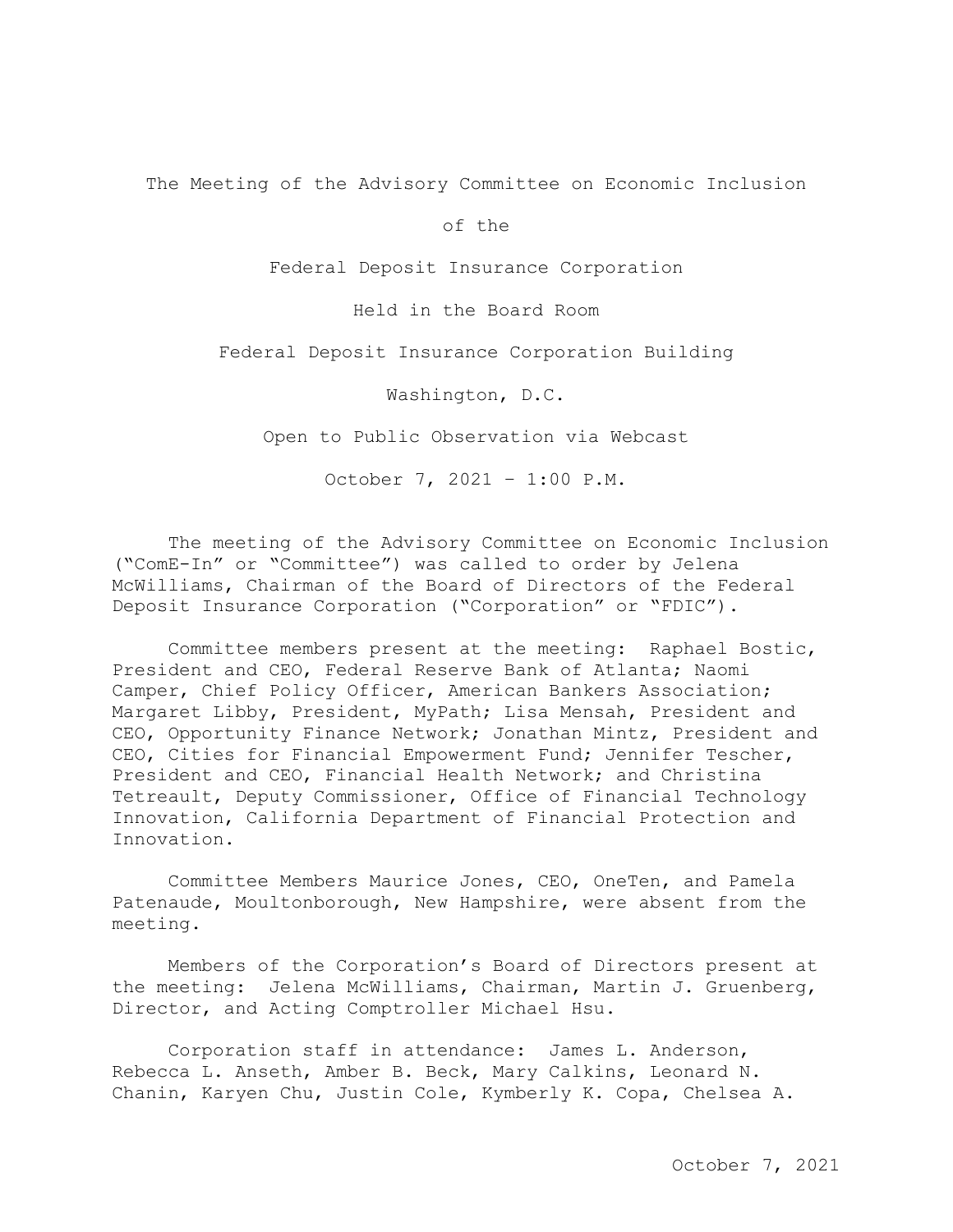Cruz, Debra A. Decker, Diane Ellis, Keith S. Ernst, Eric S. Fultze, Victor Galloway, Ledina Gocaj, Ryan M. Goodstein, Patricia S. Gurneau, Glenn A. Kivlen, M. Anthony Lowe, Jennah Mathieson, Sultan Meghji, Brandon Milhorn, Arthur J. Murton, Elizabeth Ortiz, Jason A. Pan, Mark E. Pearce, Nikita Pearson, Harrel M. Pettway, Nicholas J. Podsiadly, Betty J. Rudolph, Marguerite Sagatelian, Jarrod Sanders, Richard M. Schwartz, Nefretete Smith, Mia C. Sowell, Mona L. Thomas, Susan Welsh, and Lauren A. Whitaker.

Steven Key, Deputy to the Director (Acting Comptroller) Michael J. Hsu, also attended the meeting.

## **Opening Remarks**

 Act's notification requirements. Ortiz further stated that Elizabeth Ortiz, Deputy Director for Consumer and Community Affairs, opened the meeting by noting that although several members of the Board of Directors were expected to participate, it did not constitute a meeting of the Board of Directors subject to the public notice requirement under the Government in the Sunshine Act ("Sunshine Act"). General discussions that may occur among Board members at the meeting on subjects relevant to the FDIC's responsibilities, but which do not pose specific issues for Board resolution, would not constitute a meeting required to be open to the public and subject to the Sunshine staff would identify any specific issues or proposals requiring further deliberation by the Board and defer those items for discussion at a later time.

Ms. Ortiz then introduced Chairman McWilliams, who presided at the meeting.

 at the meeting. Chairman McWilliams welcomed the members to the third ComE-In meeting held virtually. Chairman McWilliams highlighted the FDIC's financial inclusion work, acknowledging that the pandemic has exacerbated the challenges facing low- and moderate-income families. Chairman McWilliams emphasized the importance of these meetings, which provide a platform for the FDIC to hear from Committee Members and expand its views on what is going on in Members' communities.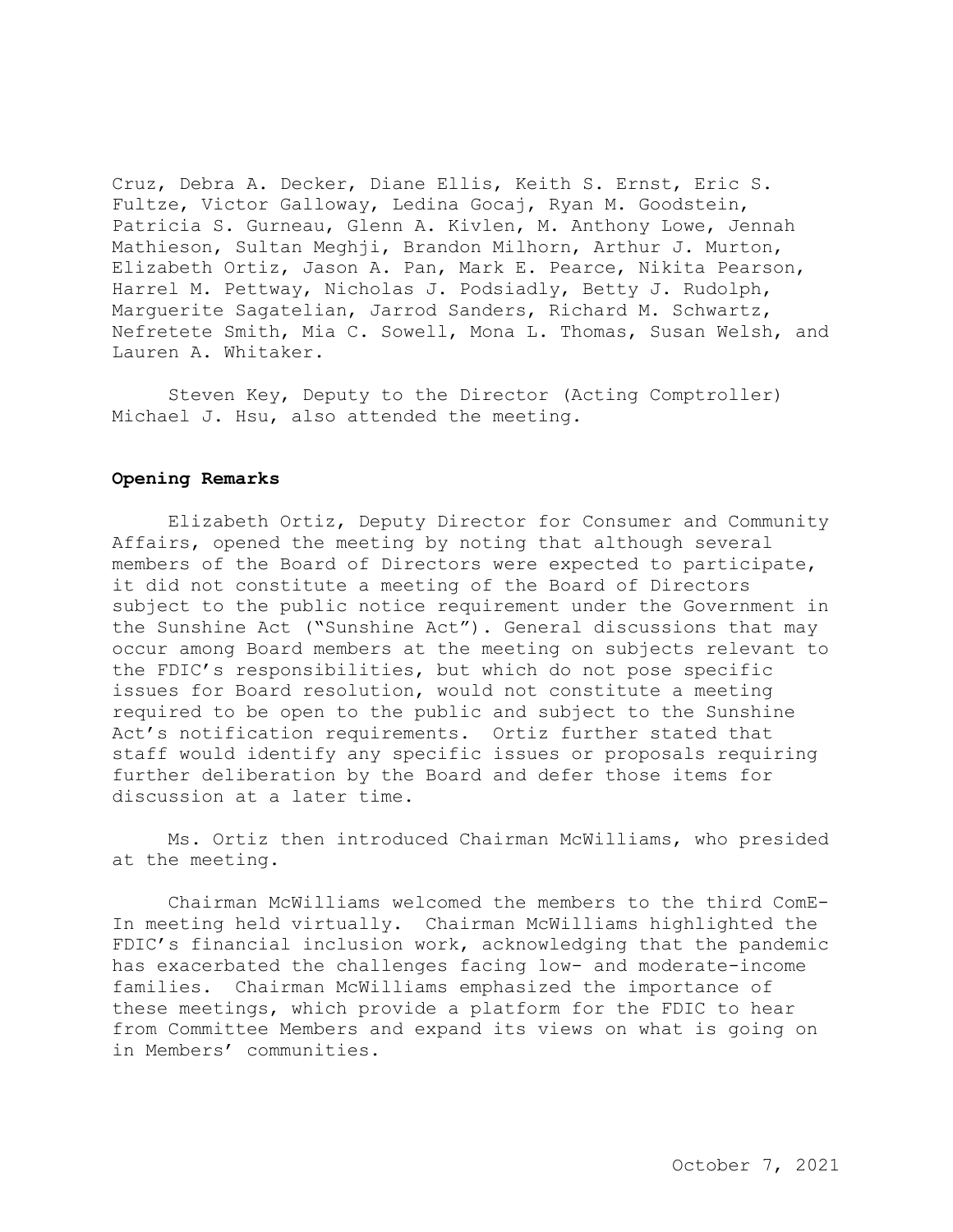FDIC's work to promote the creation of positive banking in Atlanta and Houston. She also noted the addition of consumer Chairman McWilliams tasked the FDIC to approach financial inclusion not only through the lens of whether someone has a checking account or credit card, but whether the financial system is working for them. Chairman McWilliams highlighted the relationships through its #GetBanked public awareness campaign resources to the FDIC's website and the work of FDITech, the FDIC's new Office of Innovation, to identify tools and data that can help meet the needs of the unbanked. Lastly, Chairman McWilliams announced the launch of the Mission Driven Bank Fund ("Fund"). She noted the Fund's initial investors have pledged \$120 million to further support minority depository institutions and community development financial institutions.

Chairman McWilliams thanked the Committee members and FDIC staff, and then invited Director Gruenberg's remarks.

Director Gruenberg welcomed the Committee members and said he values their engagement and contributions to the discussion. He observed there was much to discuss at the meeting, with the uncertainty of the moment raising questions about the next few months, particularly the impact on low-and moderate-income communities and communities of color across the country. He said feedback from the Committee would be extraordinarily helpful to the FDIC. The pandemic, he said, has underscored the importance of access to the banking system for everyone in the U.S., and having an account with affordable terms has become a necessity in our economy. Hence the basic mission of ComE-In is equally or more relevant than ever. Finally, he said housing affordability has reached extraordinary severity in both the rental and homeownership markets, and the FDIC welcomes feedback from Committee Members on that issue.

 comments. Next she invited Director Hsu's comments. Chairman McWilliams thanked Director Gruenberg for his

 impact on low- and moderate income communities revealed that Director Hsu welcomed the Committee Members and expressed his excitement about the meeting agenda, noting that, as Acting Comptroller, reducing inequality is one of his top priorities. He underscored Chairman McWilliams' and Director Gruenberg's comments regarding the extent to which the pandemic's disparate "it's expensive to be poor." Director Hsu noted that banking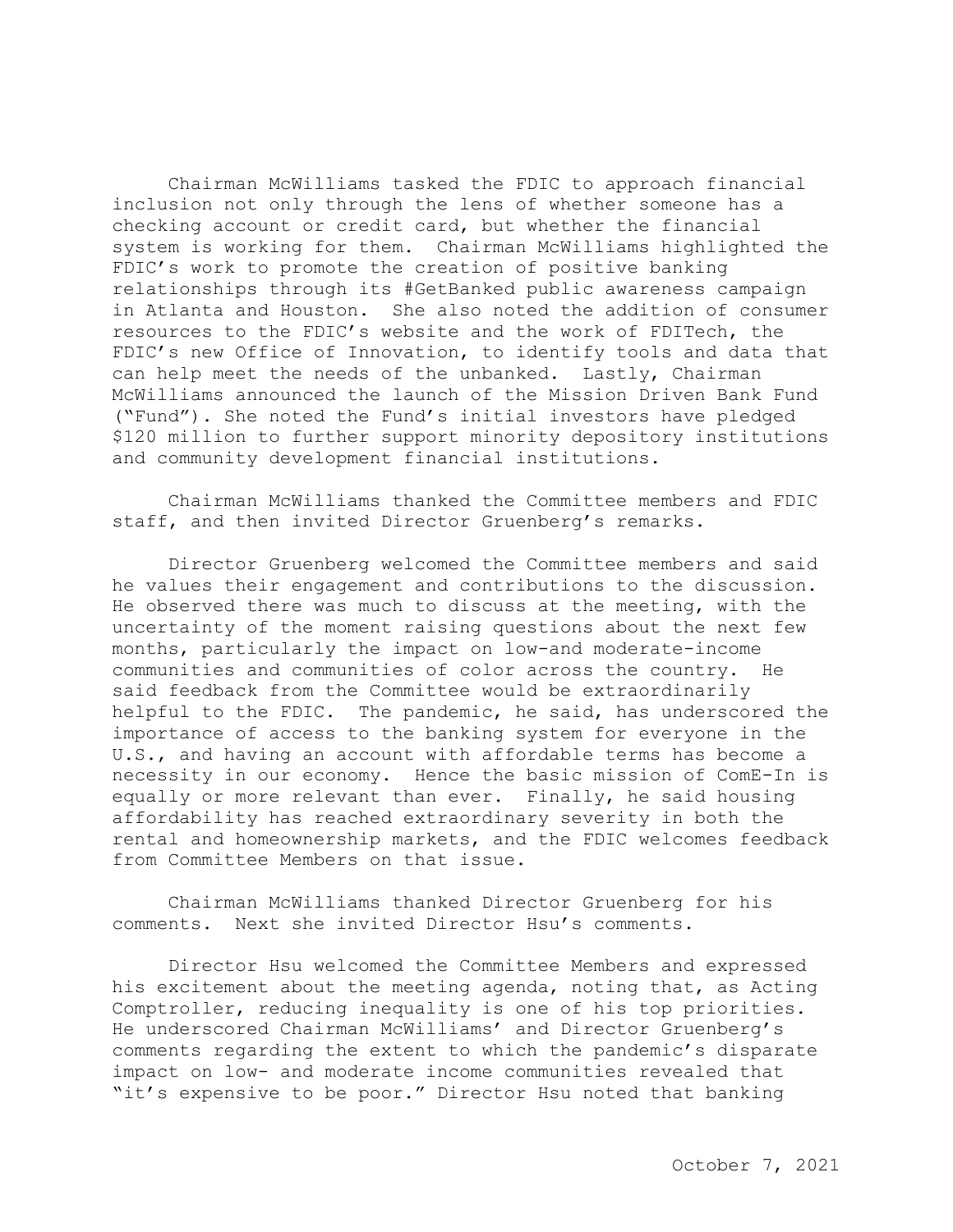on. He reiterated Chairman McWilliams' observation that serving those communities goes beyond simply opening the both exacerbates and alleviates that dynamic, and that the current period offers opportunities to tackle those issues headaccount, to demonstrating that the banking system has people's backs.

Director Hsu then expressed his interest in hearing Committee members' thoughts on cryptocurrencies, particularly as a way to increase inclusion, given his understanding that some underserved communities have adopted cryptocurrency at a disproportionately higher rate than some other populations.

Next, Chairman McWilliams introduced Mark Pearce, Director, Division of Depositor and Consumer Protection, to moderate the members' roundtable discussion.

#### **Members' Roundtable**

 and opportunities for inclusion facing the communities and Mr. Pearce introduced a roundtable discussion on challenges organizations the Committee members represent. The Committee members discussed a range of issues, including the following:

Member Bostic observed how cryptocurrency volatility makes it a riskier investment for low-wealth individuals. Member Bostic discussed a special committee the Atlanta Federal Reserve Bank ("Atlanta FRB") has convened focusing on ensuring that innovations in payments are inclusive. Member Bostic also mentioned the Atlanta FRB strategic priority to increase mobility and resilience and their Advancing Careers for Low-Income Families initiative. He highlighted the Career Ladder Identifier and Financial Forecaster tool, CLIFF, which helps individuals receiving public benefits map their career choices to steer them towards financial self-sufficiency. It also clarifies the incentive problems created by certain public benefits that are tied to income.

 BankOn initiative and ABA's efforts to promote adoption of Member Camper emphasized the unified CRA rulemaking and the importance of having clear guidance. Member Camper discussed the certified, Bank On accounts by its members. Member Camper expressed concern about policy proposals that de-link deposit taking and lending, such as credit accounts, postal banking,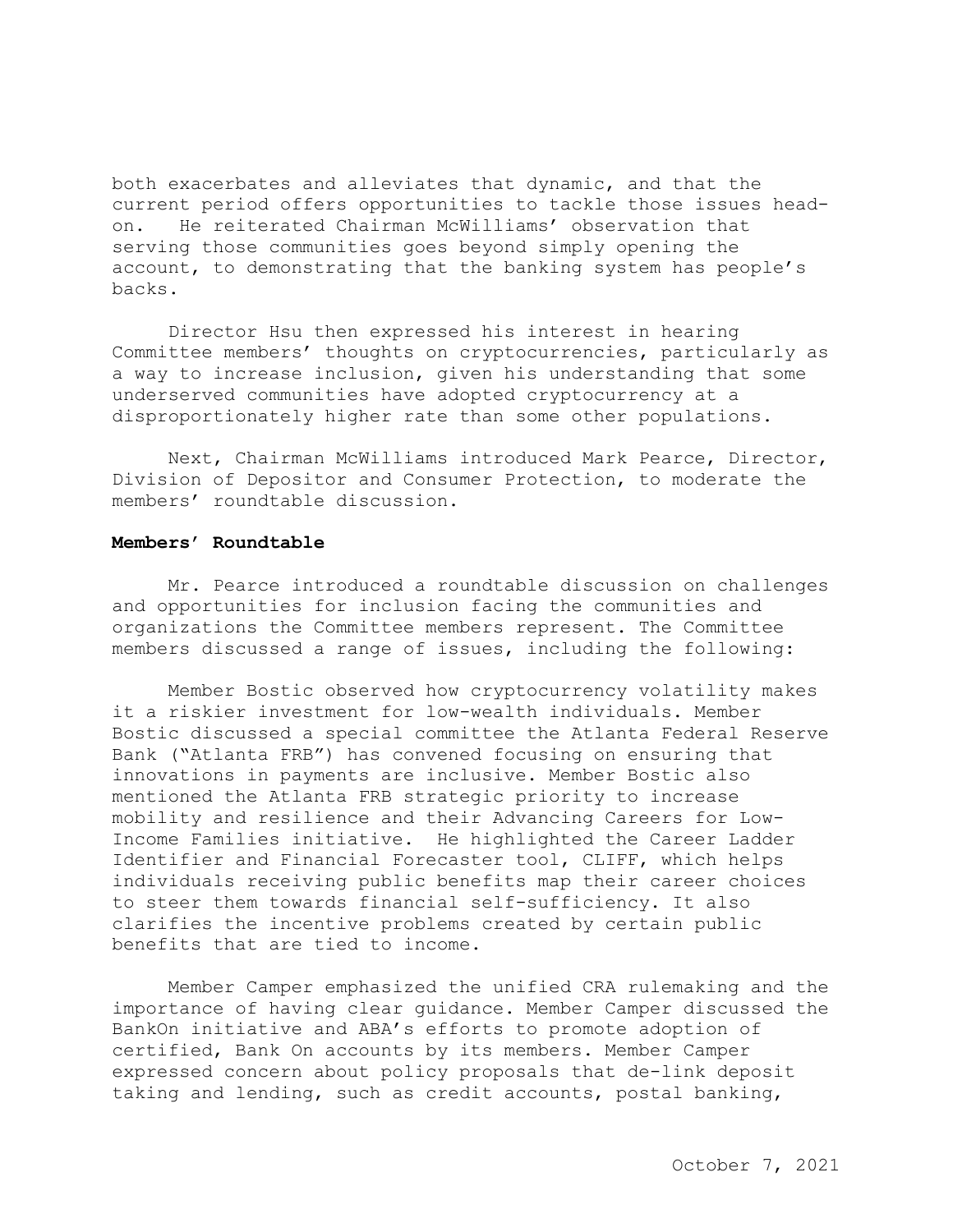public banks, and special purpose charters. Member Camper suggested that these proposals may encourage people to stay out of the banking system and noted that some alternatives present challenges, such as uneven regulation or consumer protection. Member Camper also expressed enthusiasm for the opportunity represented by technology and innovations that can assist banks in reaching low-income consumers. Member Camper closed her comments highlighting the increase in fraud that has occurred throughout the pandemic.

Member Libby brought up the issue of non-custodial accounts for minors old enough to work, but not old enough to bank on their own. Member Libby discussed the movement among multiple organizations trying to improve financial inclusion for youth, highlighting an initiative for 'opportunity youth' who are disconnected from school and work. Member Libby highlighted pilot programs focused on providing guaranteed income and opportunities to integrate payments with bank account access and financial education. Lastly, Member Libby identified the issue of scams targeting youth and noted that her organization is trying to combat them.

 to members on Native reservations, deeply rural communities and Member Mensah highlighted that new resources have been committed to institutions and services fostering financial inclusion, including to Community Development Financial Institutions (CDFIs). Member Mensah reiterated the importance of the Community Reinvestment Act (CRA) and her appreciation that regulators are working together. Member Mensah also discussed the Mission Driven Bank Fund and the importance of those funds urban areas.

 Member Mintz also expressed excitement about the CRA effort efforts to advance economic stability, while consumers who have that aggregates the data provided voluntarily by banks offering underway. He added a concern that cryptocurrency may be luring people away from the mainstream banking system. Member Mintz then discussed how being unbanked hinders other local government a banking relationship are more likely to increase savings and improve credit scores. Member Mintz provided an update regarding the Federal Reserve Bank of St. Louis' BankOn National Data Hub certified BankOn accounts, citing the number of accounts opened and the degree to which these accounts are reaching consumers living in minority communities. Finally, Member Mintz expressed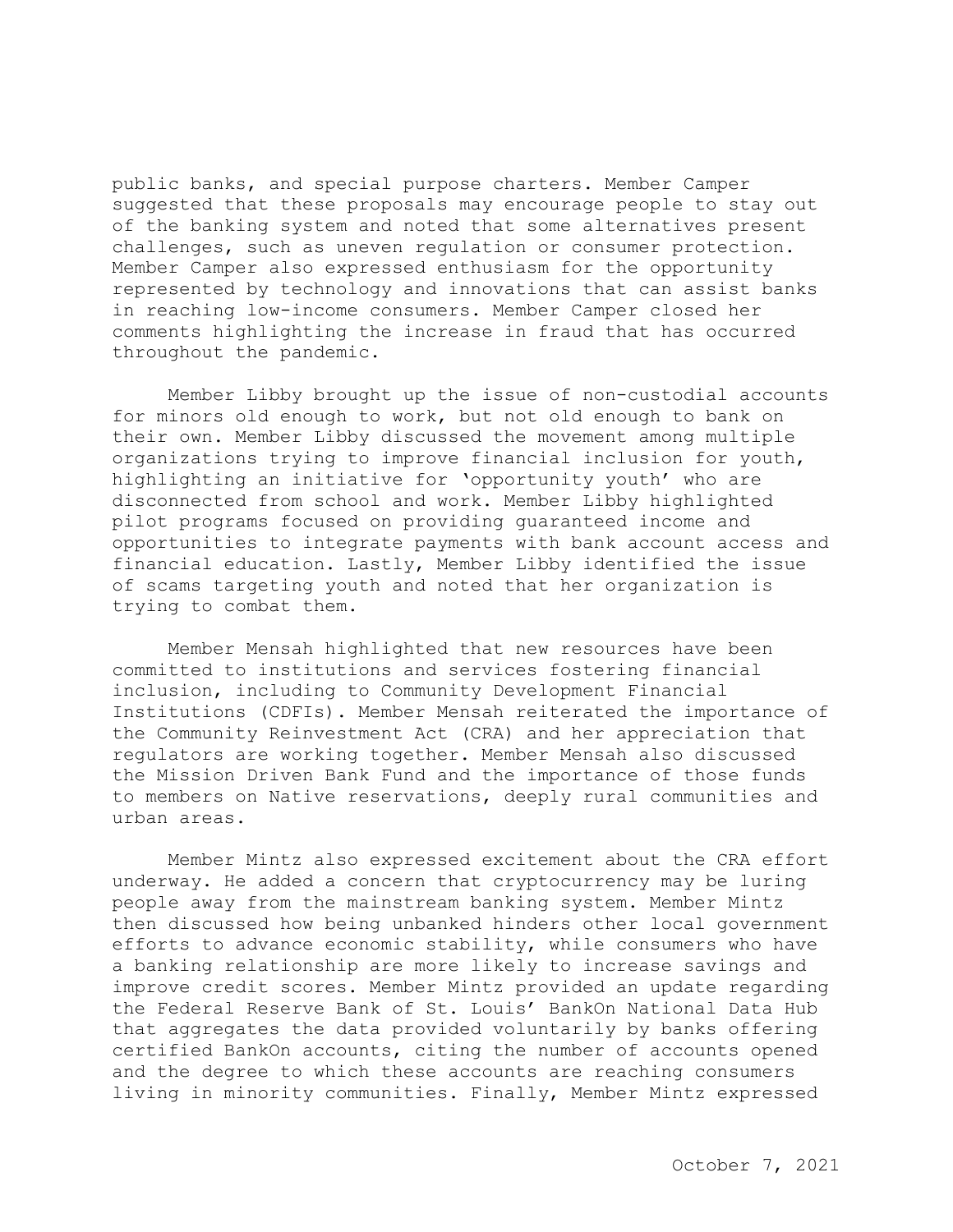excitement about the child care tax credit payments as an opportunity to integrate bank access into government programs that offer recurring, large-scale payment streams.

 Member Tescher noted that having a bank account is just the beginning, and we need to start using frameworks to define and measure financial health. Member Tescher discussed Queen Maxima of the Netherlands' financial inclusion work for the United Nations. Member Tescher advocated that the FDIC reevaluate its unbanked survey to explore more than just account ownership and product usage, including the outcomes of individuals' engagement with those products. Member Tescher brought up the issue of overdraft and cited research that showed that Black and Latin households were more likely to report overdrafts than their white counterparts.

 keeping people in their homes. Member Tetreault noted how more Member Tetreault discussed the work she is doing in her new role at the California Department of Financial Protection and Innovation. Member Tetreault described the work of her agency to support responsible innovation and job creation through a combination of engagement, research and synthesis. She highlighted recent reports on consumer lending and the pandemic's impact on housing and the related challenges of young people and people of color are investing in cryptocurrency and that consumer complaints regarding cryptocurrency are increasing.

Mr. Pearce summarized the topics discussed by the members.

Following the roundtable discussion, Ms. Ortiz thanked the presenters and announced that the meeting would stand in recess.

### **FDIC Inclusion Tech Sprint**

 The Committee reconvened at 2:35pm. Ms. Ortiz invited Sultan Meghji, Chief Innovation Officer, to introduce the panel that shared the results of FDITech's recent Inclusion Tech Sprint: "Breaking Down Barriers: Reaching the Last Mile of the Unbanked."

Justin Cole, Presidential Innovation Fellow, Office of Innovation, provided an overview of the Tech Sprint. Then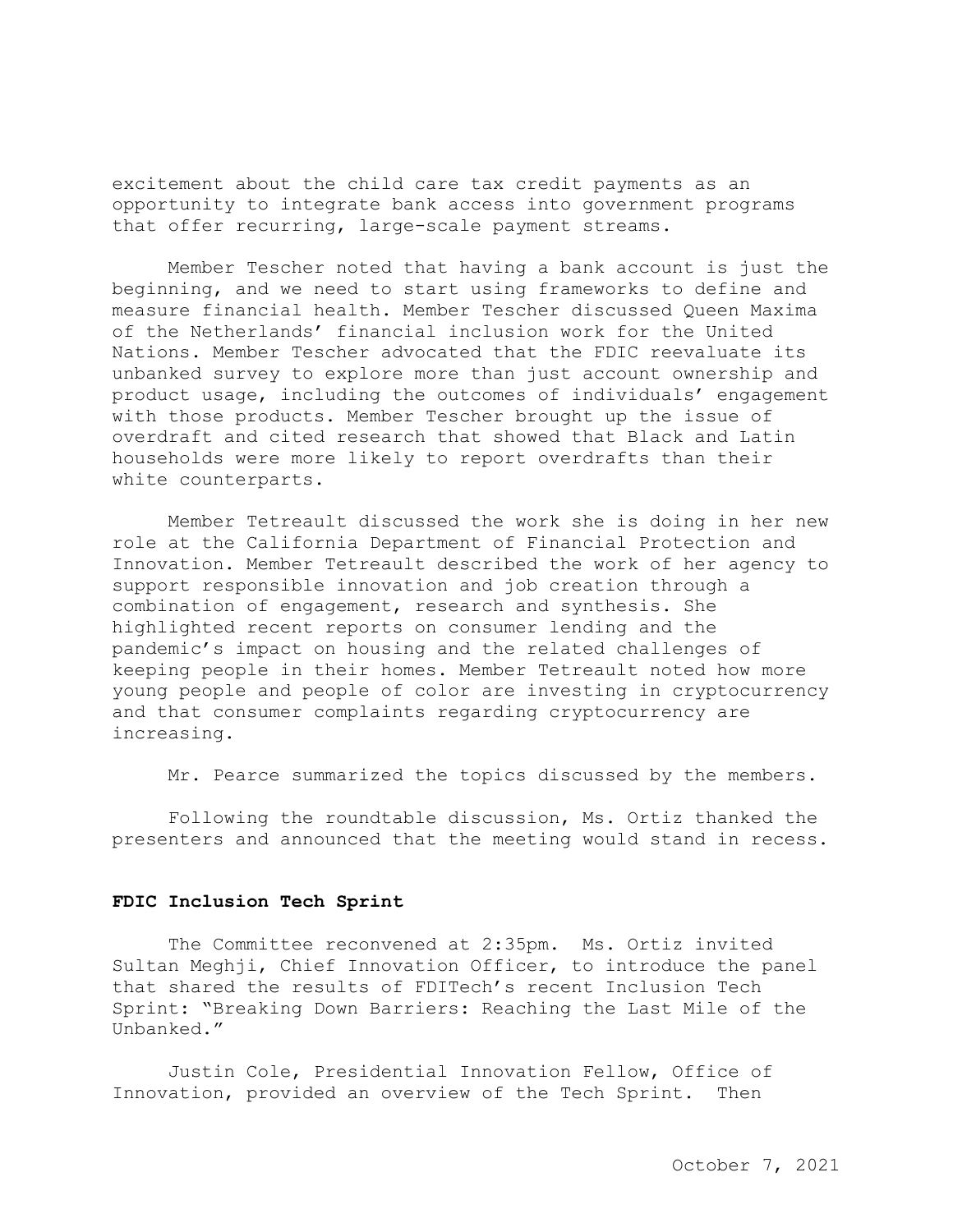how their joint product, Spring, provides highly accessible Chelsea Cruz, Senior Community Affairs Specialist, described the Tech Sprint's collaborative characteristics, common themes, and challenges. Fonta Gilliam, CEO, Wellthi, then shared solutions developed by the Discover-Wellthi partnership. Next, Kate Goldman, FinTech Program Lead, Milken Institute - Team iLluMInate, described her company's approach to user-centered design. Then Tanya Van Court, Chief Executive Officer and Founder, Goalsetter, described her company's approach to inclusive product innovation. Next, Winston Damarillo, Chief Executive Officer, Talino Ventures, and Faith Bautista, Chief Executive Officer, National Asian American Coalition, explained loans to micro, small, and medium-sized enterprises, and explained how their partnership manages risk and retains high retain rates for small businesses.

 Member Mintz asked the panelists' what the most successful strategy is for connecting the largest numbers of people to the panelists' projects, and how the panelists think about scale as it relates to their solutions.

Ms. Van Court responded that the most effective strategy for connecting people to Goalsetter's work has been to go to where people are, and to partner with entities such as the National Bankers' Association, non-profits that serve Black and Latino communities, with individual banks, and with larger organizations in the financial services sector, such as FiServe.

Ms. Gilliam agreed, and said in terms of scale, in addition to the direct-to-consumer approach, the business-to-business approach helps develop solutions that can be integrated into the banking infrastructure that already exists, to scale much faster.

Following the Inclusion Tech Sprint discussion, Ms. Ortiz thanked the panel and announced that the meeting would stand in recess.

#### **Housing Assistance Programs and Market Update**

The Committee reconvened at 3:30pm. Ms. Ortiz introduced Keith Ernst, Associate Director, Division of Depositor and Consumer Protection, to introduce and moderate the panel on housing assistance programs, including a housing market update. Ryan Goodstein, Senior Economist, Division of Insurance and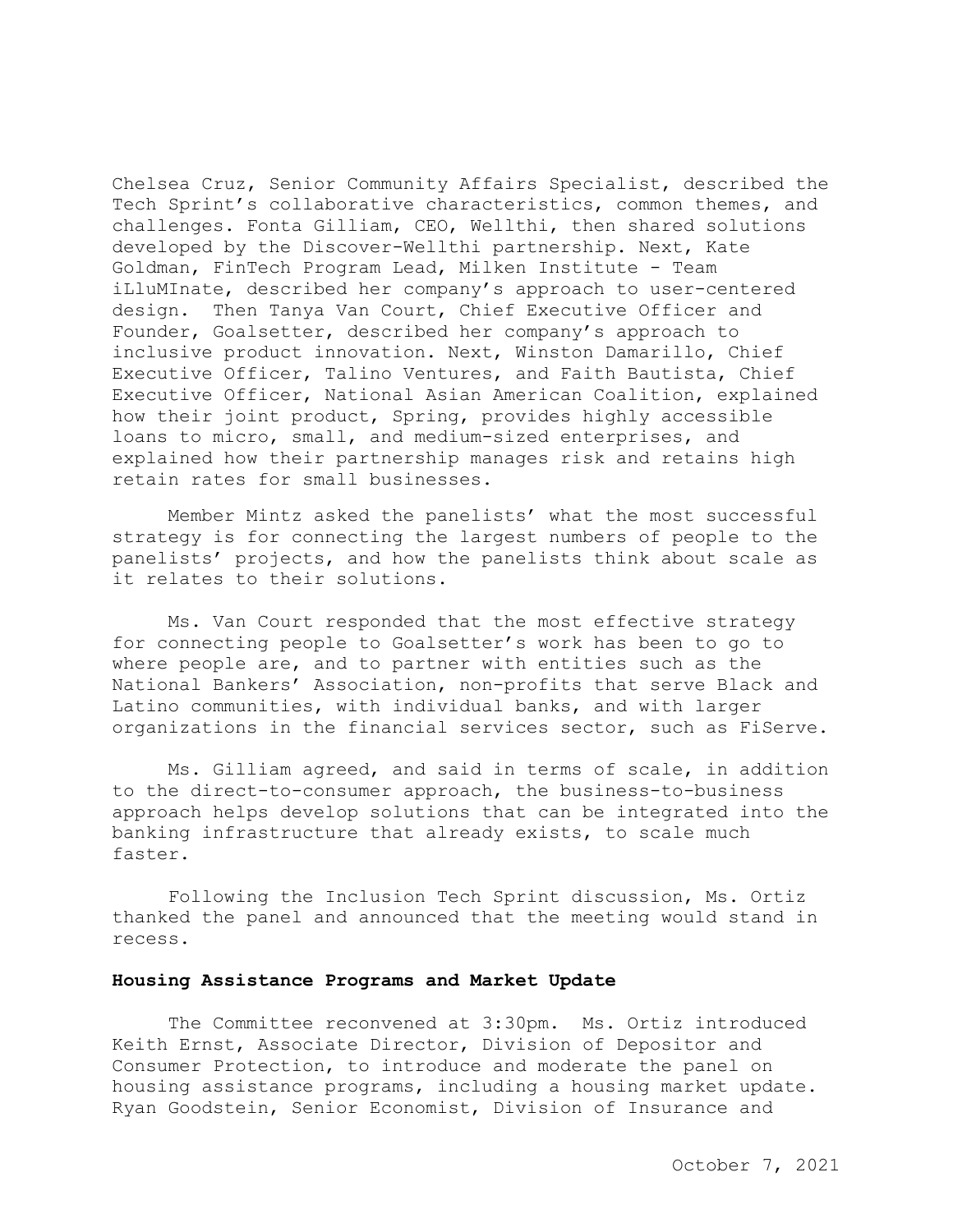forbearance options and other housing support available. Next, Research, FDIC, provided key data points about the housing market as a frame of reference for the discussion. Prasant Sar, Supervisory Policy Analyst, Federal Housing Finance Agency (FHFA), then detailed steps his group has taken to make Tonya Tyler, Vice President, National Operations, NeighborWorks America, described the important role of housing counselors across the country. Then Sonia Joyner, Director of Home Ownership Programs, North Carolina Housing Finance Agency, provided a state-level view of the challenge to delivering assistance in a timely, effective manner. Introducing Ms. Joyner, Mr. Ernst noted that North Carolina was recently recognized as one of just three states to have deployed most of its funds from the first allocation from the federal rental assistance fund. Finally, Victor Galloway, Community Affairs Specialist, Atlanta Region, described how the FDIC supports the foregoing and related efforts.

Following the panelists' presentations, Mr. Ernst welcomed comments from the Committee members. Member Mintz asked about best practices and lessons learned for ensuring that mortgage servicers are engaging productively this time around with homeowners who are in trouble.

Ms. Tyler responded by emphasizing the need to ensure that information is clear and consistent, and that mortgage servicers are connecting with housing counselors to ensure counselors and homeowners have all available information.

Mr. Sar reiterated that clarity in communication is key, including a script for servicers provided by the FHFA, Fannie Mae, and Freddie Mac that conveyed in a uniform manner what actually constitutes forbearance. He said the script countered false messages that were circulating to the public, like the requirement of a lump-sum payment at the end of forbearance. He also cited the FHFA's homeowner's pamphlet for loss mitigation, which is published on the CFPB's website. He said the FHFA also communicates directly with servicers via Frequently Asked Questions, so that servicers know the rules of the road for dealing with homeowners, particularly those in distress.

Ms. Joyner then emphasized that the state agencies have collaborated to ensure they are all speaking the same language when communicating with servicers. Now that each state has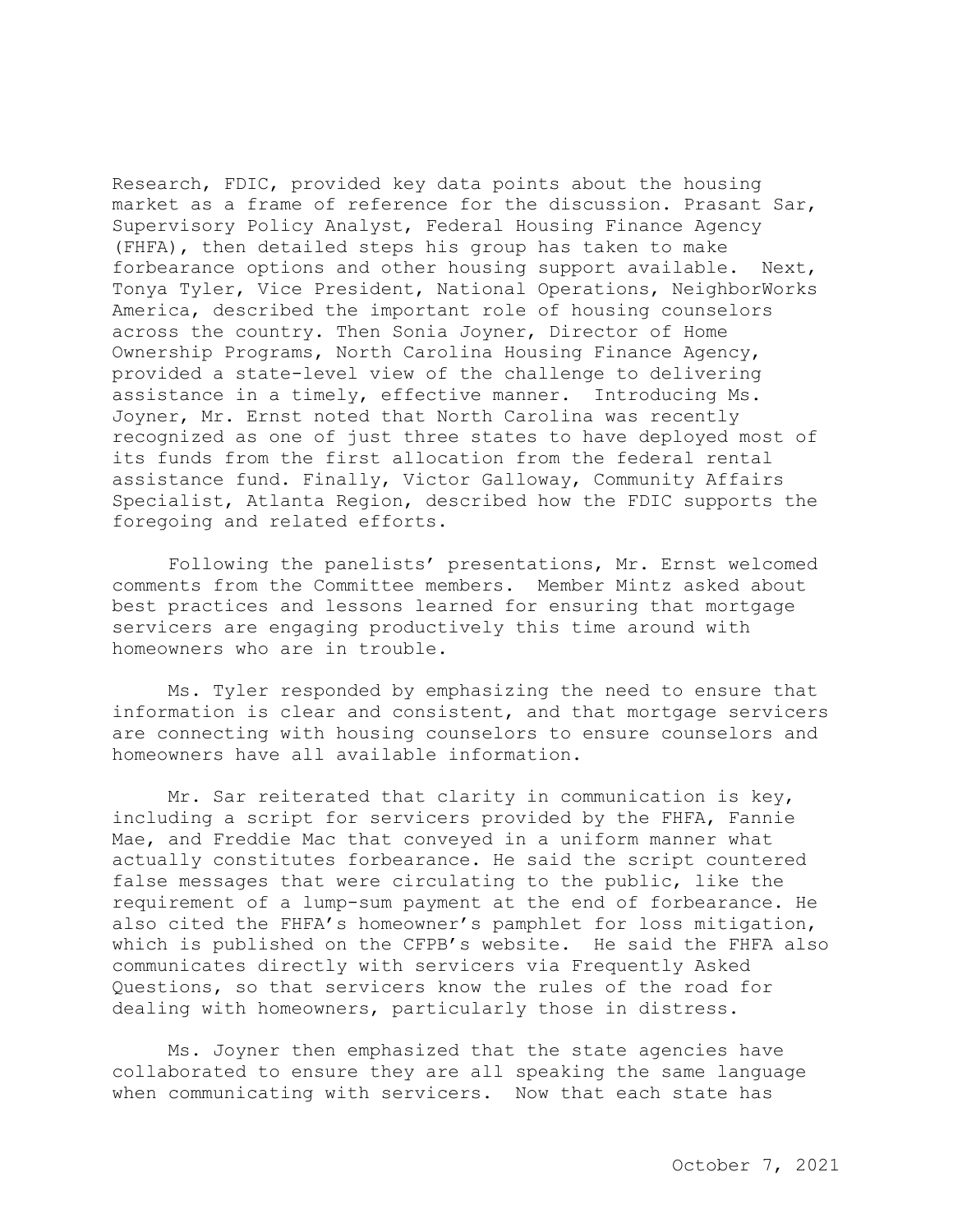access to relief funds, she said, the state agencies want to ensure borrowers across the nation are treated similarly.

 the economy and its hardships are quite different now. He Mr. Ernst then asked the panelists for their key takeaways from the current pandemic, and whether they see a need for adjustments going forward, as consumers need differential assistance as current supports are withdrawn over time, such as changes in unemployment compensation, or changes in foreclosure and eviction moratoriums. Mr. Sar responded that the FHFA is concerned about homeowners who have been in forbearance a long time, which necessitates dynamic adjustments. He contrasted the current housing crisis with the previous crisis, in that the pandemic crisis is very uneven, with many peaks and troughs, whereas the prior crisis featured staggering unemployment, house prices declined significantly over an extended period, and both emphasized that FHFA, Fannie Mae and Freddie Mac remain prepared to institute changes as the data evolves.

Mr. Ernst then asked the panel for any closing thoughts. Ms. Tyler responded that in addition to conversations like this, staying connected and in communication to share information within their network is key to understanding what is happening in real time. Ms. Joyner agreed, adding it was helpful to her, at a state agency, to hear the work others are doing, which helps counter any silo effect. She also said that panels like this help get the word out that funding and assistance are available for individuals struggling with foreclosure and eviction. Mr. Galloway emphasized the importance of being the trusted advisors to counter consumers' fear of misinformation about forbearance or other options that breeds hesitancy to seek help. Relatedly, he stressed the importance of delivering consistent communication to bolster credibility.

### **Tax Time Opportunity to Expand Account Access**

Following the housing panel, Ms. Ortiz thanked the participants and introduced Mia Sowell, Senior Community Affairs Specialist, Division of Depositor and Consumer Protection, to moderate the final panel of the day, concerning tax season opportunities to expand account access and financial well-being.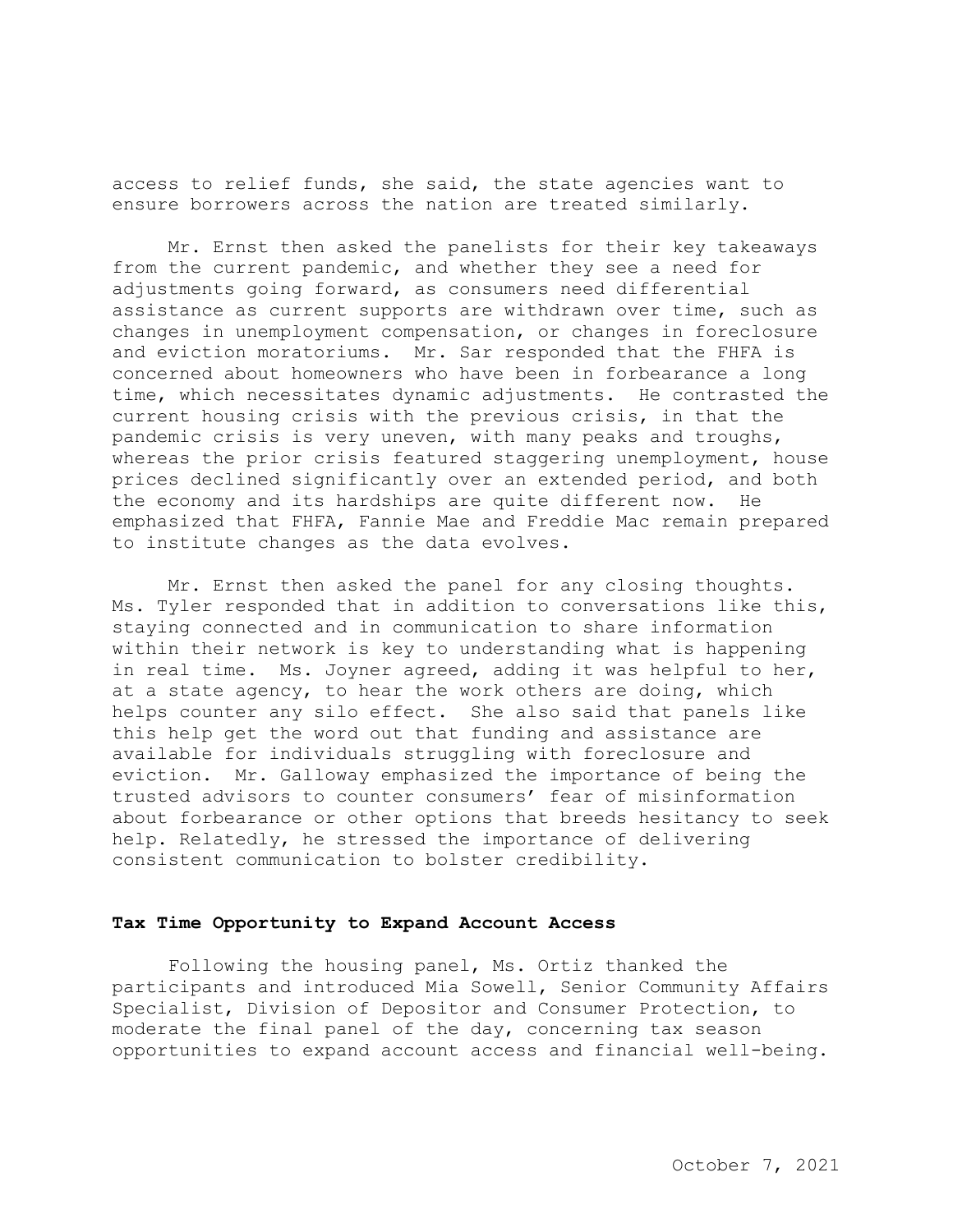Ms. Sowell provided highlights of the recent public awareness advertising campaign to encourage unbanked individuals to join the banking system. Then she introduced the panelists, who presented as follows:

Jenny Vongxay, Volunteer Income Tax Assistance (VITA) Program Coordinator, Connecticut Association of Human Services (CAHS), described how CAHS and VITA programs help families claim and receive the child tax credit, and provide other tax and banking assistance. Next, Daniel Dodd-Ramirez, Assistant Director, Office of Community Affairs, CFPB, described how his federal agencies and others partner with VITA and similar programs, to ensure families receive their tax refunds and child tax credits.

Ms. Sowell thanked the presenters and welcomed questions from Committee members. Member Camper commented with regard to the data that most banks no longer consider BankOn accounts as "second chance accounts." Instead, she said the data shows the number of people who lack other options besides opening a BankOn account roughly equals the number of people who can choose a full service account but make the affirmative choice to open a BankOn account, eliminating any previous stigma.

Member Camper then asked Ms. Vongxay what CAHS and the VITA program could use from regulators and trade associations to ensure proper collaboration, and whether most of the people who come to VITA are already banked, and how VITA overcomes any hesitation to open an account. Ms. Vongxay responded that most VITA clients already have bank accounts, but during tax season many seek help contacting the IRS after changing banks, or otherwise receive their refunds or credits into a different account. She said VITA discourages clients from using thirdparty accounts that can divert and delay refunds, credits and economic impact payments. Meanwhile VITA advises clients to open BankOn accounts.

Ms. Sowell then asked Mr. Dodd-Ramirez for resources or services the CFPB offers to families interested in preserving their tax refunds, noting that this year many families could receive their largest refunds ever. Mr. Dodd-Ramirez cited CFPB's virtual financial coaching programs, as well as the CFPB's Covid Response web page.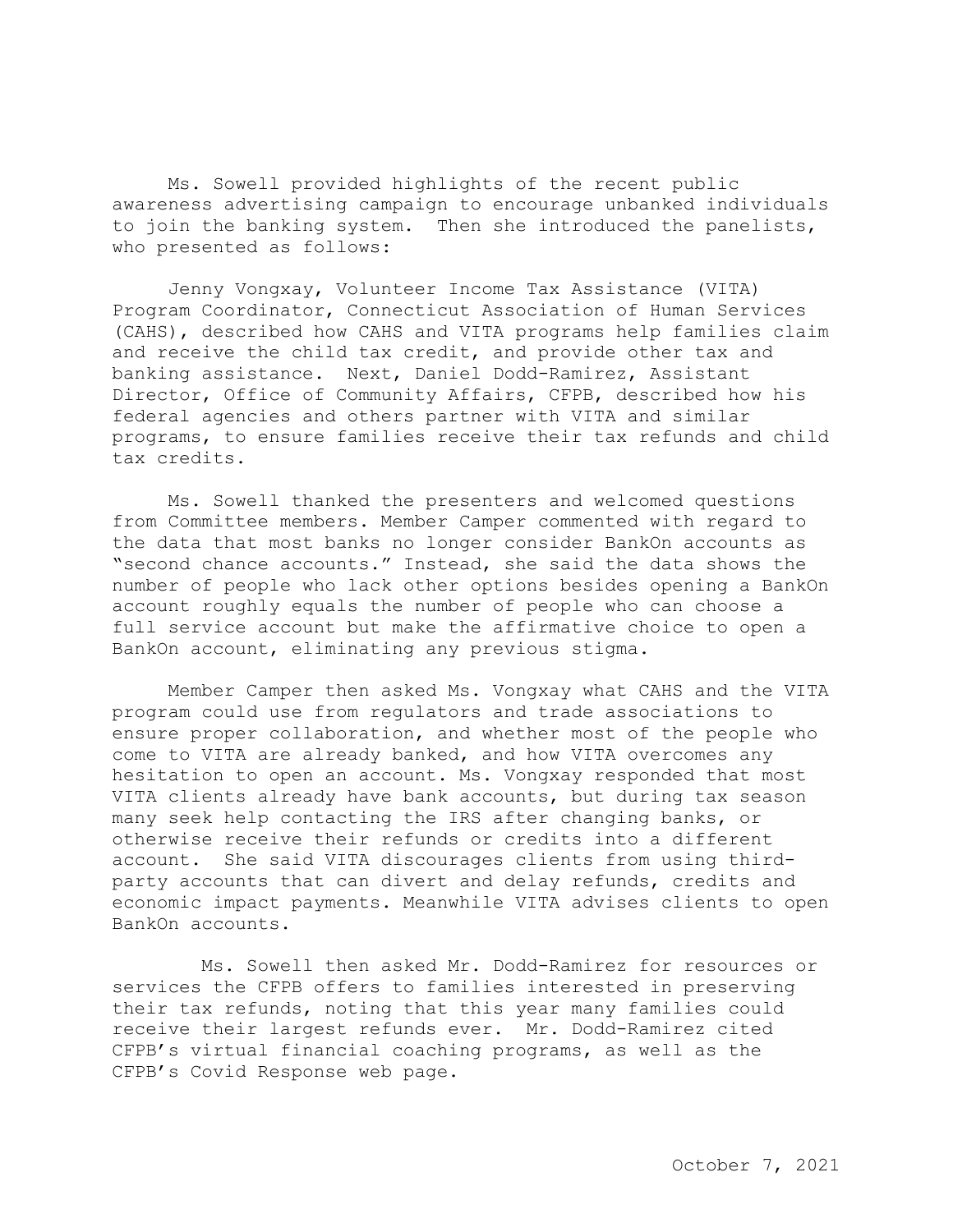### **Closing Remarks**

Following the final panel, Ms. Ortiz thanked all who dedicated their time to the meeting, and then invited Chairman McWilliams to provide closing remarks.

In closing, Chairman McWilliams thanked staff as well as Committee members for their comments and the work they perform on the ground. She also expressed her hope that Committee members, staff, and their families remain safe, and that the next meeting would be in person.

 4:52 p.m. There being no further business, the meeting adjourned at

> Debra A. Decker Deputy Executive Secretary Federal Deposit Insurance Corporation And Committee Management Officer FDIC Advisory Committee on Economic Inclusion

> \_\_\_\_\_\_\_\_\_\_\_\_\_\_\_\_\_\_\_\_\_\_\_\_\_\_\_\_\_\_\_\_\_\_\_\_